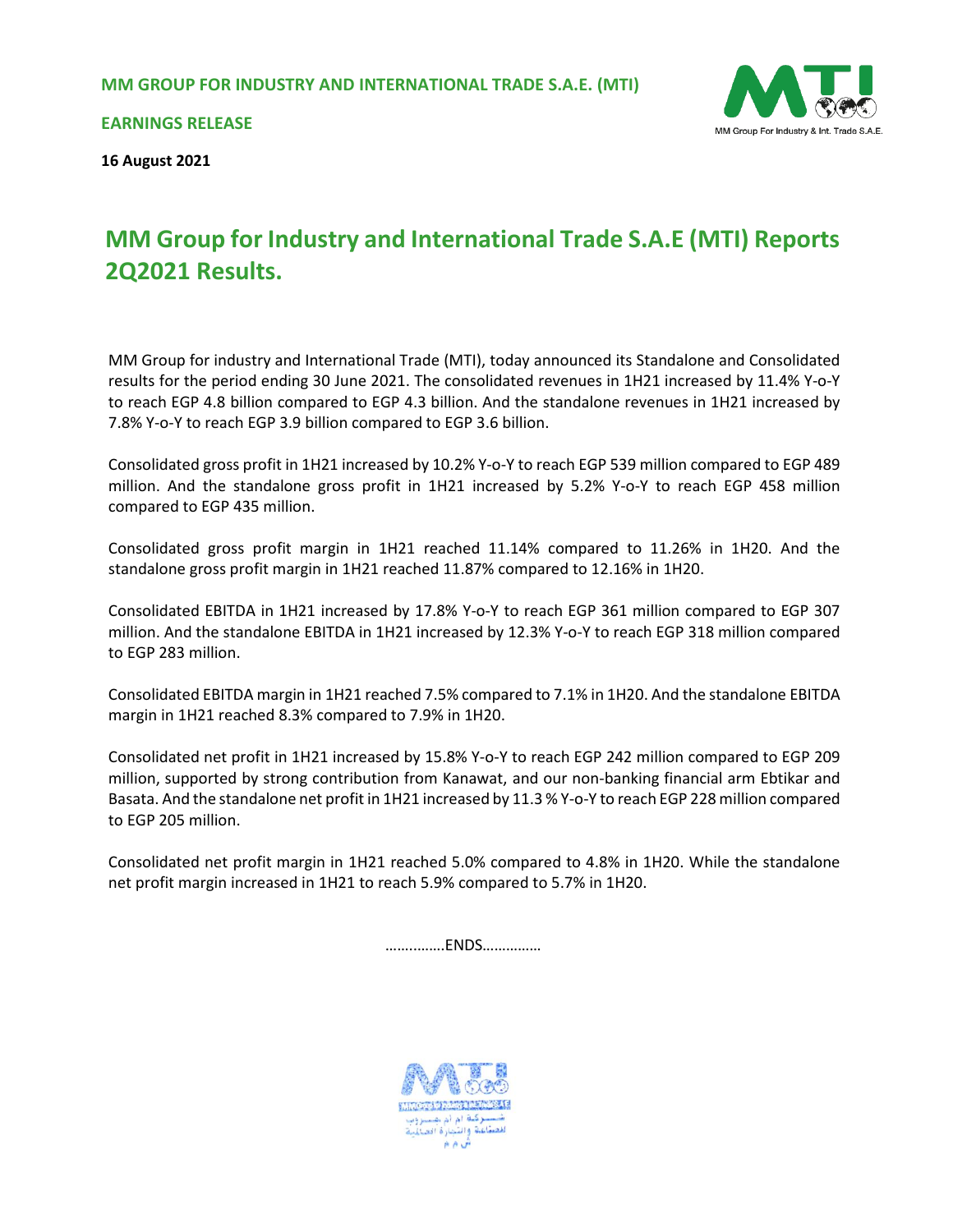# **Consolidated Financial Highlights 2Q 2021**

| EGP mn                     | 1H 2021 | 1H 2020 | $Y$ -o-Y |
|----------------------------|---------|---------|----------|
| <b>Revenues</b>            | 4,836   | 4,343   | 11.4%    |
| <b>Gross Profit</b>        | 539     | 489     | 10.2%    |
| <b>Gross Profit Margin</b> | 11.14%  | 11.26%  |          |
| <b>EBITDA</b>              | 361     | 307     | 17.8%    |
| <b>EBITDA Margin</b>       | 7.47%   | 7.06%   |          |
| Net Income                 | 242     | 209     | 15.8%    |
| <b>Net Income Margin</b>   | 5.00%   | 4.81%   |          |

# **Standalone Financial Highlights 2Q 2021**

| EGP mn                     | 1H 2021 | 1H 2020 | $Y$ -o- $Y$ |  |
|----------------------------|---------|---------|-------------|--|
| <b>Revenues</b>            | 3,855   | 3,577   | 7.8%        |  |
| <b>Gross Profit</b>        | 458     | 435     | 5.2%        |  |
| <b>Gross Profit Margin</b> | 11.87%  | 12.16%  |             |  |
| <b>EBITDA</b>              | 318     | 283     | 12.3%       |  |
| <b>EBITDA Margin</b>       | 8.25%   | 7.92%   |             |  |
| <b>Net Income</b>          | 228     | 205     | 11.3%       |  |
| <b>Net Income Margin</b>   | 5.91%   | 5.72%   |             |  |

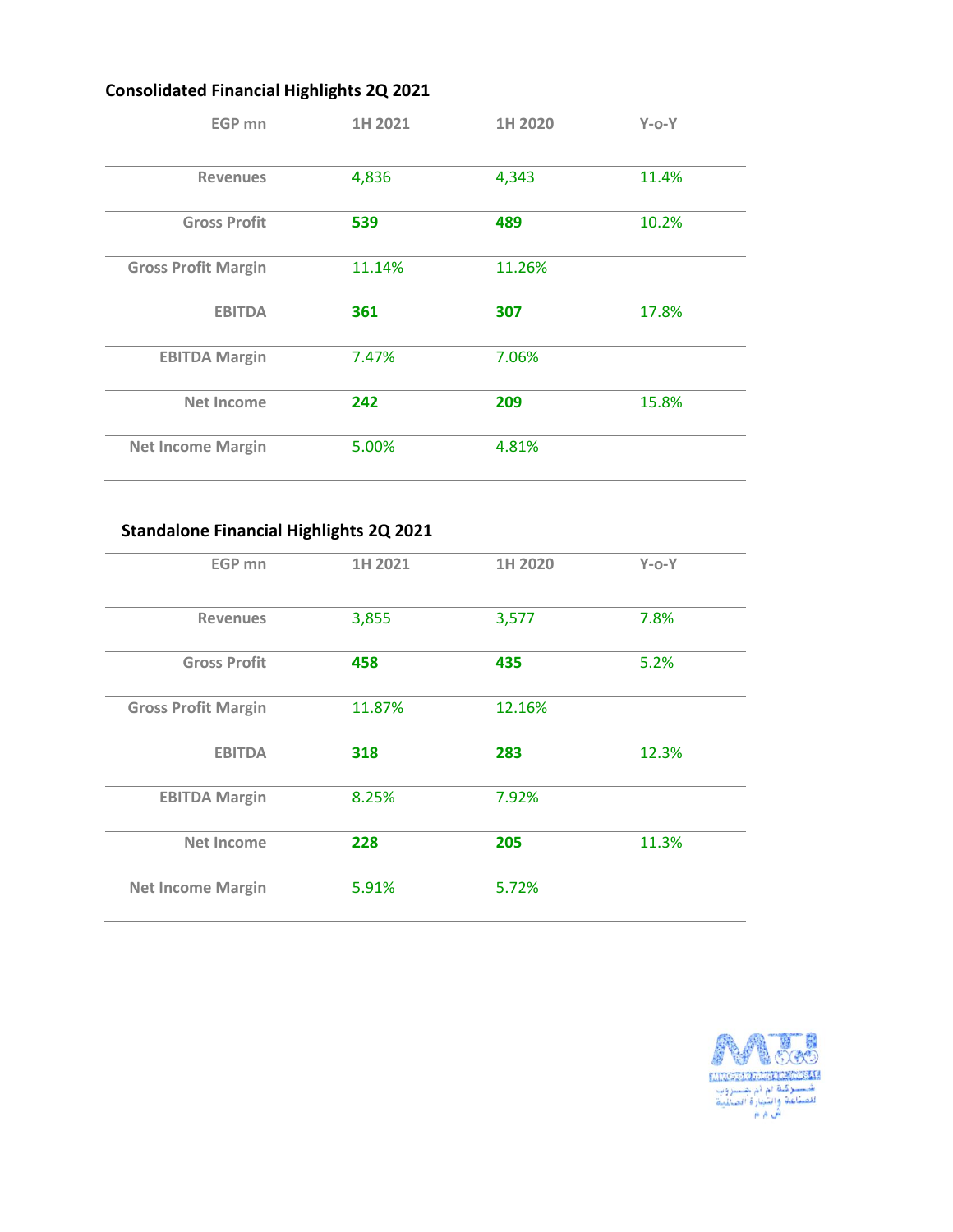#### **For Further Information:**

#### **Ashraf El Ghannam**

Head of Investor Relations and Business Development

#### **Sally Kheir**

Investor Relations Officer

Mob. : +2 0100 555 3070 | T: +20224024332 | E: [ir@mti-mmgroup.com](mailto:ir@mti-mmgroup.com) | W: [www.mti-mmgroup.com](http://www.mti-mmgroup.com/)

#### **About MM Group for Industry and Trade S.A.E (MTI)**

MTI is an Egyptian joint- stock company listed on the Egyptian Stock Exchange (Ticker: [MTIE.CA\)](http://mtie.ca/). MTI is one of Egypt's largest distribution companies by geographic coverage with access to over 40,000 points of sale. MTI operates various business lines, including consumer electronics, telecommunication, automotive, seamless pipes, and tractors through partnerships with leading global brands including Samsung, Vodafone, Huawei, Range Rover, Jaguar, Maserati, Bentley, Carrier and Bosch.

#### **MM Group for Industry and International Trade S.A.E (MTI) give notice that:**

The particulars of this presentation do not constitute any part of an offer or a contract. The information contained in this presentation may contain certain projections and forward‐looking statements that reflect the company's current views with respect to future events and financial performance. These views are based on current assumptions which are subject to various risks and which may change over time. No assurance can be given that future events will occur, that projections will be achieved, or that the company's assumptions are correct. Actual results may differ materially from those projected. None of the statements contained in this presentation is to be relied upon as a statement or representation of fact. All parties must satisfy themselves as to the correctness of each of the statements contained in this presentation. MTI do not make or give, and neither its subsidiaries nor any of their directors or officers or persons in their employment or advisors has any authority to make or give, any representation or warranty whatsoever in relation to this presentation. This presentation is confidential and may not be stored copied, distributed, transmitted, retransmitted or reproduced, in whole or in part, in any form or medium without the permission of MTI.

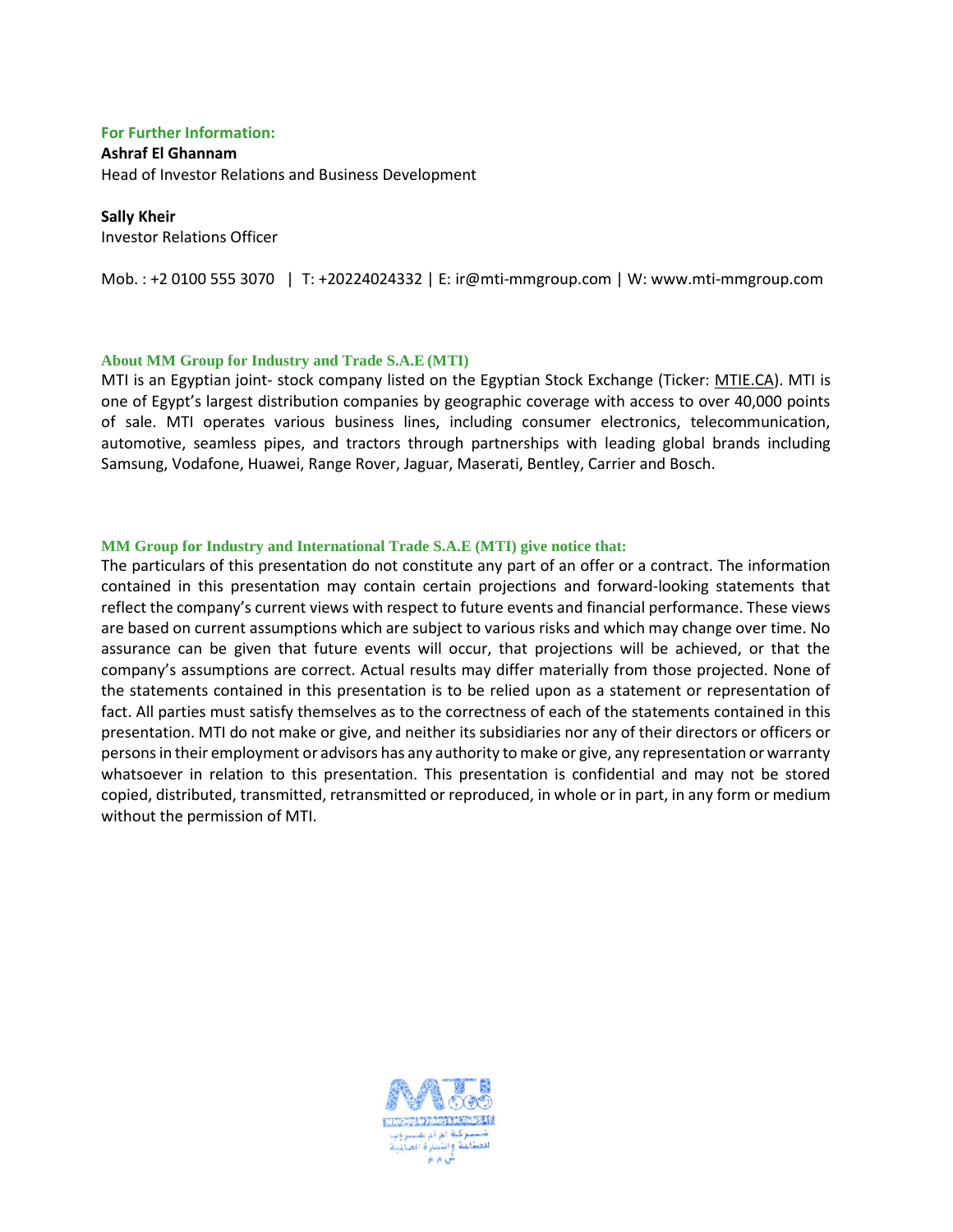# **Group Operational Performance**

## **Revenue Breakdown by Line of Business**

 The consolidated revenues in 2Q21 increased by 9.9% Y-o-Y to reach EGP 2.3 billion compared to EGP 2.1 billion. And the standalone revenues in 2Q21 increased by 7.8% Y-o-Y to reach EGP 1.9 billion compared to EGP 1.7 billion.



- The consumer Electronics line of business which represents 63.66% of the consolidated revenues in 1H21, increased by 8.6% Y-o-Y to reach EGP 3.1 billion compared to EGP 2.8 billion, while in 2Q21 it increased by 2.5% Y-o-Y to reach EGP 1.4 billion compared to EGP 1.39 billion. And the standalone revenues in 1H21 also increased by 1.4% Y-o-Y to reach EGP 2.09 billion compared to EGP 2.06 billion, while decreased in 2Q21 by 3.8% Y-o-Y to reach EGP 994 million compared to EGP 1.03 billion.
- In 1H21 the mobile segment revenues decreased by 3%, mainly driven by lower Huawei Sales as they didn't introduce any models during the period while the home appliances segment revenues increased by 52%.
- The mobile segment still representing the major contributor with 70% of total consolidated consumer electronics revenues in 1H21 and the remaining 30% was coming from the home appliances segment.

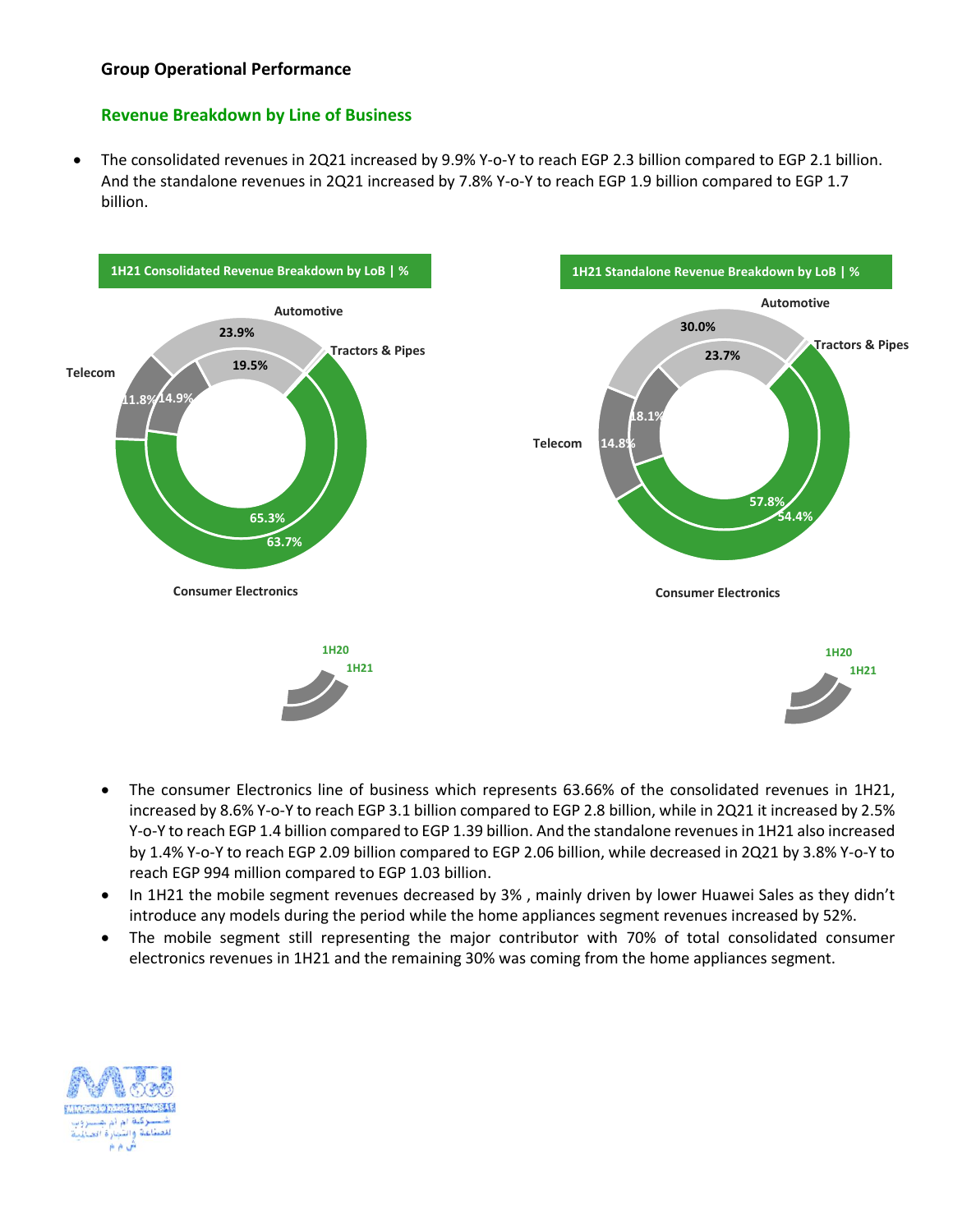

 The telecom line of business which represents 11.83% of the consolidated revenues in 1H21, decreased by 11.6% Y-o-Y to reach EGP 572 million compared to EGP 647 million, on back of shifting the users from using the traditional scratch cards to the e payment platforms. While in 2Q21 the revenues increased by 2.6% Y-o-Y to reach EGP 325 million compared to EGP 317 million.

 The automotive line of Business which represents 23.93% of the consolidated revenues in 1H21, increased by 36.6% Y-o-Y to reach EGP 1.2 billion compared to EGP 847 million, and in 2Q21 it also increased by 40.2% to reach EGP 550 million compared to EGP 393 million. The sales volumes in 1H21 increased by 16.4% Y-o-Y to reach 626 cars sold compared to 538 cars and in 2Q21 it increased by 28.5%Y-o-Y to reach 311 cars sold compared to 242.

 The tractors and pipes line of business which represents 0.6% of the consolidated revenues in 1H21, increased by 89.1% Y-o-Y to reach EGP 28 million compared to EGP 15 million and in 2Q21 it surged by 151% Y-o-Y to reach EGP 15 million compared to EGP 6 milllion.





#### **Revenue | EGP mn**

**Revenue | EGP mn**



# **393 <sup>607</sup> <sup>550</sup> 847 1,157** 2Q20 1Q21 2Q21 1H20 1H21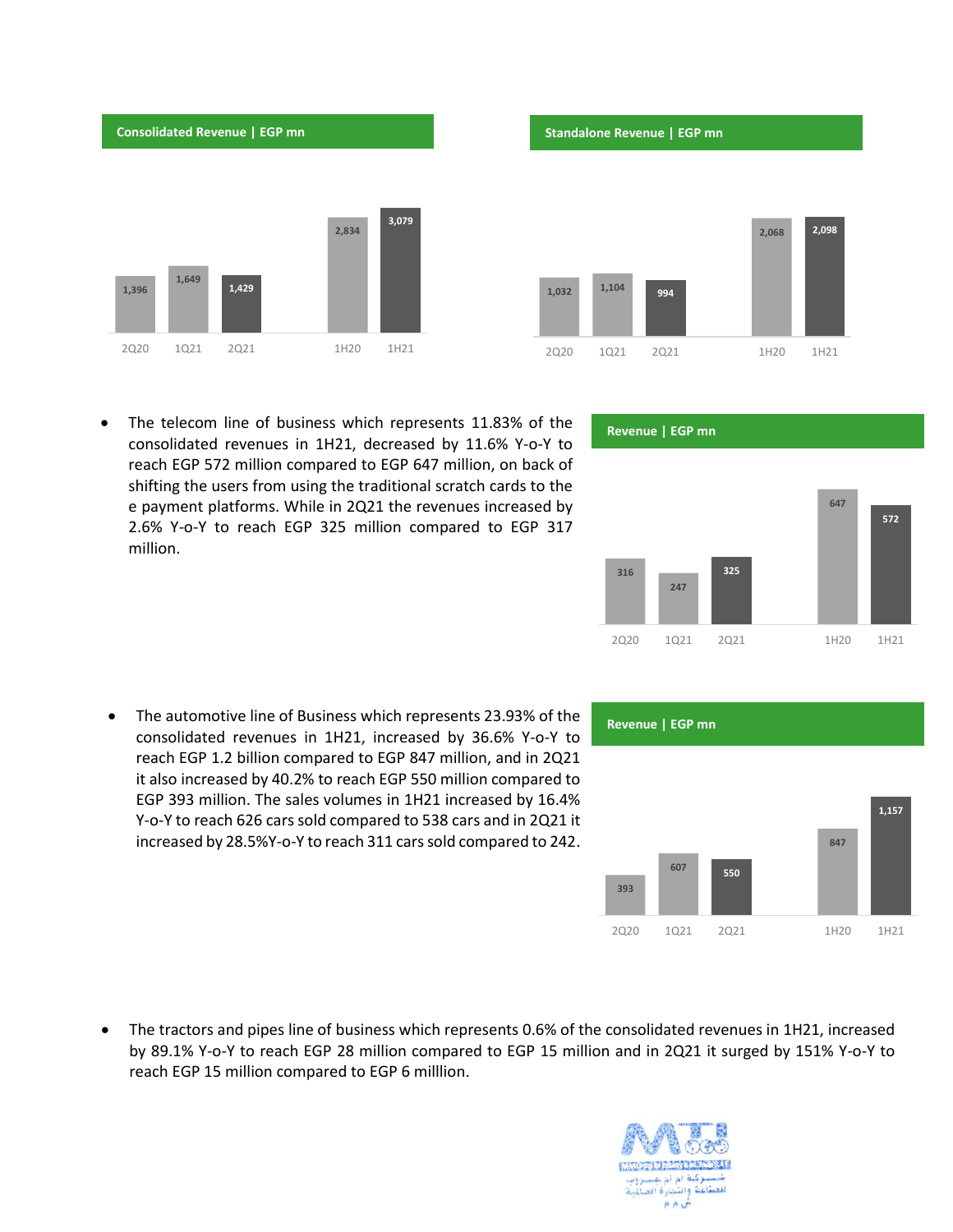## **Gross Profit Breakdown by Line of Business**

• The consolidated gross profit in 2Q21 increased by 7.2% Y-o-Y to reach EGP 253 million compared to EGP 236 million. And the standalone gross profit in 2Q21 also increased by 3.3% Y-o-Y to reach EGP 219 million compared to EGP 212 million.





# **Earnings before Interest Tax Depreciation and Amortization**

 The consolidated EBITDA in 2Q21 surged by 19.9% Y-o-Y to reach EGP 172 million compared to EGP 144 million. And the standalone EBITDA in 2Q21 also surged by 16.4% Y-o-Y to reach EGP 157 million compared to EGP 135 million.



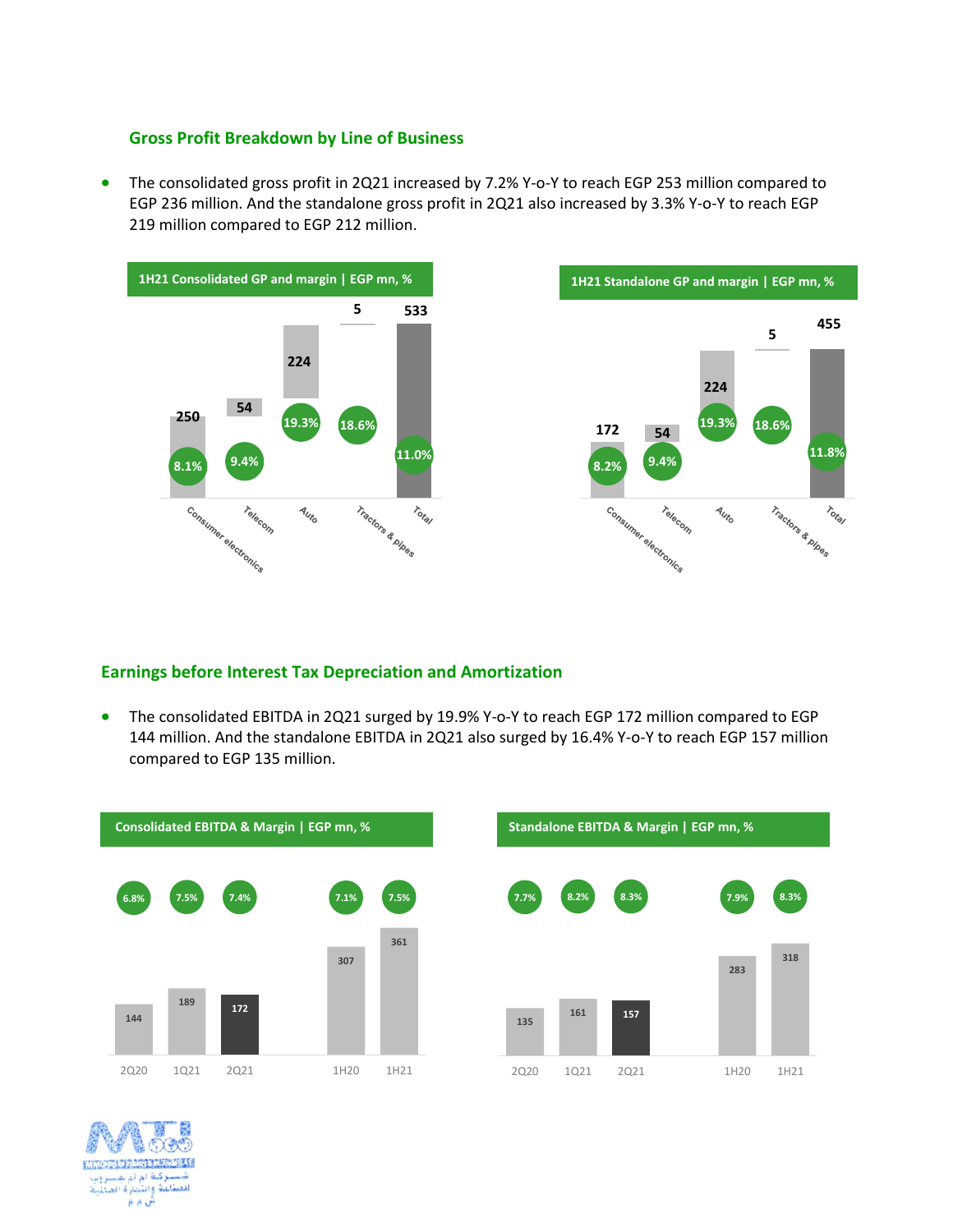## **Depreciation & Amortization**

 The consolidated depreciation expense registered EGP 22.4 million in 1H21, an increase of 79.8% Y-o-Y from the EGP 12.4 million and the standalone depreciation expense registered EGP 12.3 million in 1H21 an increase also of 49% from the EGP 8.2 million, driven by the adoption of the new EAS 49 "lease Contracts" during the beginning of 2021, with consequent effects the depreciation expense.

## **Net Profit**

• The consolidated net profit in 2Q21 increased by 11.3% Y-o-Y to reach EGP 114 million compared to EGP 103 million. And the standalone net profit in 2Q21 also increased by 12.8% Y-o-Y to reach EGP 111 million compared to EGP 98 million.



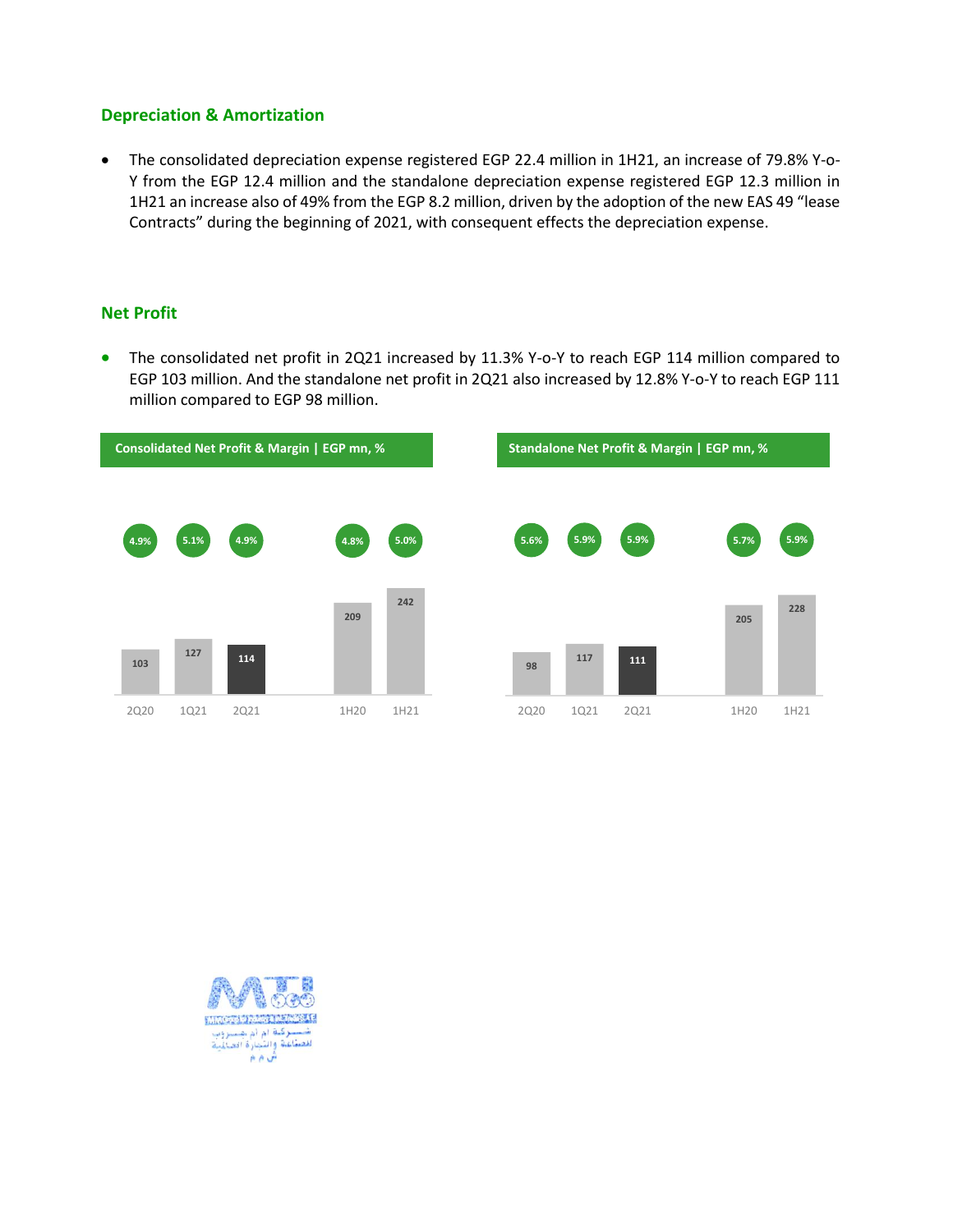#### **kanawat Operational Performance**



- Kanawat reported strong top and bottom line growth in 1H21 with revenues rising 47.8% Y-o-Y to EGP 1.1 billion, and net profit expanding 154% Y-o-Y to record EGP 11 million.
- The mobile segment still representing the major contributor with 93% of total revenues in 1H21 and the remaining 7% was coming from the home appliances segment and retail shops.
- In 2Q21, the revenue increased by 31.6% Y-o-Y to reach EGP 478 million compared to EGP 363 million, while the bottom line decreased by 39.6% to reach EGP 1.2 million compared to EGP 1.9 million, which was mainly form higher depreciation expenses due to the adoption of the new EAS 49 "lease Contracts" during the beginning of 2021, with consequent effects the depreciation expense and higher financing expenses.